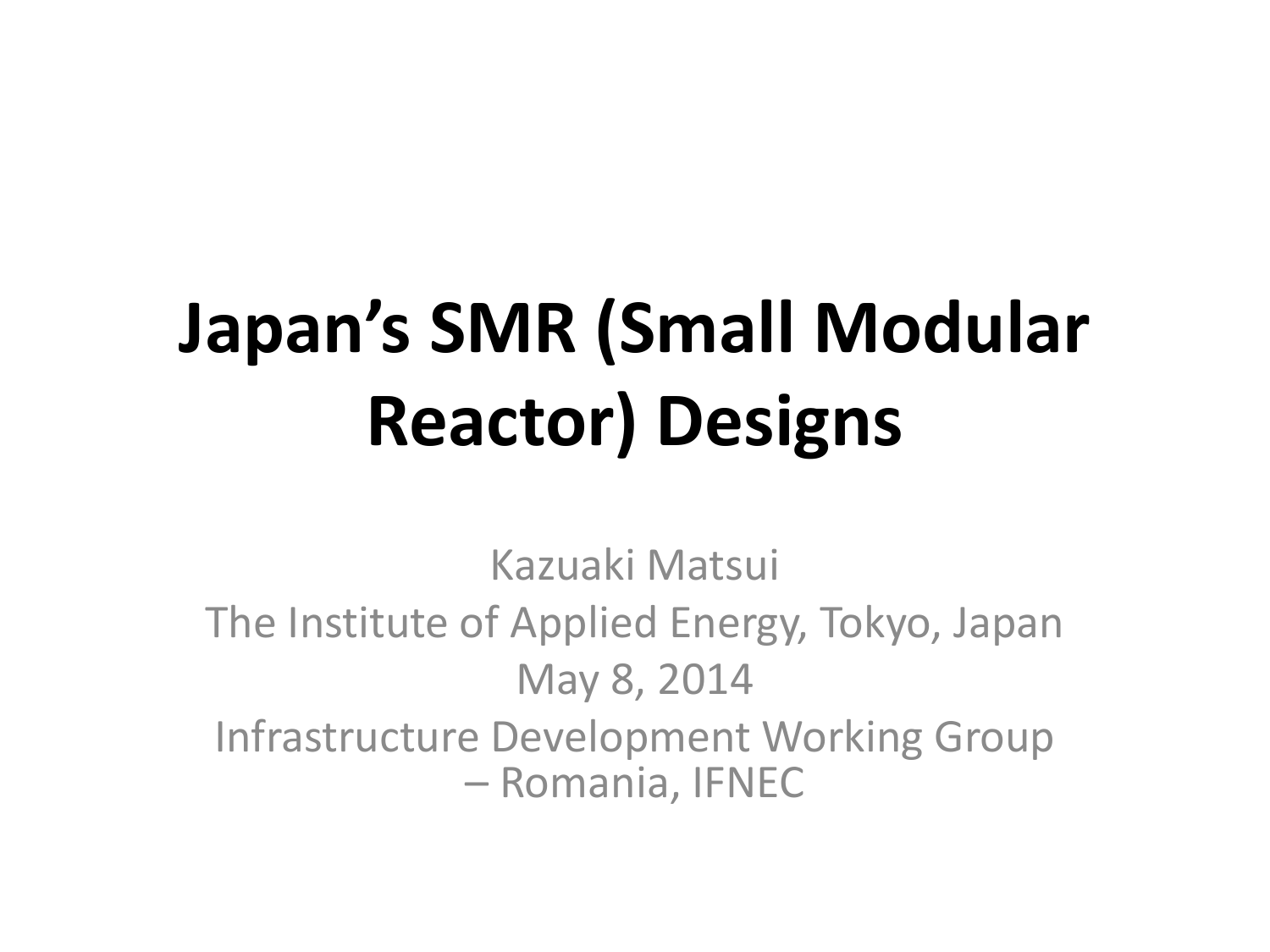# *Nautilus and Seawolf*



#### **USS** *NAUTILUS* **(SSN-571)**

The world's first nuclear-powered submarine which sailed beneath the Arctic icepack to the North Pole and broadcast the famou[s](http://www.hnsa.org/ships/nautilus.htm) message "*Nautilus* 90 North." <http://www.hnsa.org/ships/nautilus.htm>

#### **USS** *Seawolf* **(SSN-575)**

The second nuclear submarine, and the only U.S. submarine built with a sodium cooled nuclear reactor. http://en.wikipedia.org/wiki/File:USS\_Seawolf [\(SSN-575\)\\_underway.JPG](http://en.wikipedia.org/wiki/File:USS_Seawolf_(SSN-575)_underway.JPG)

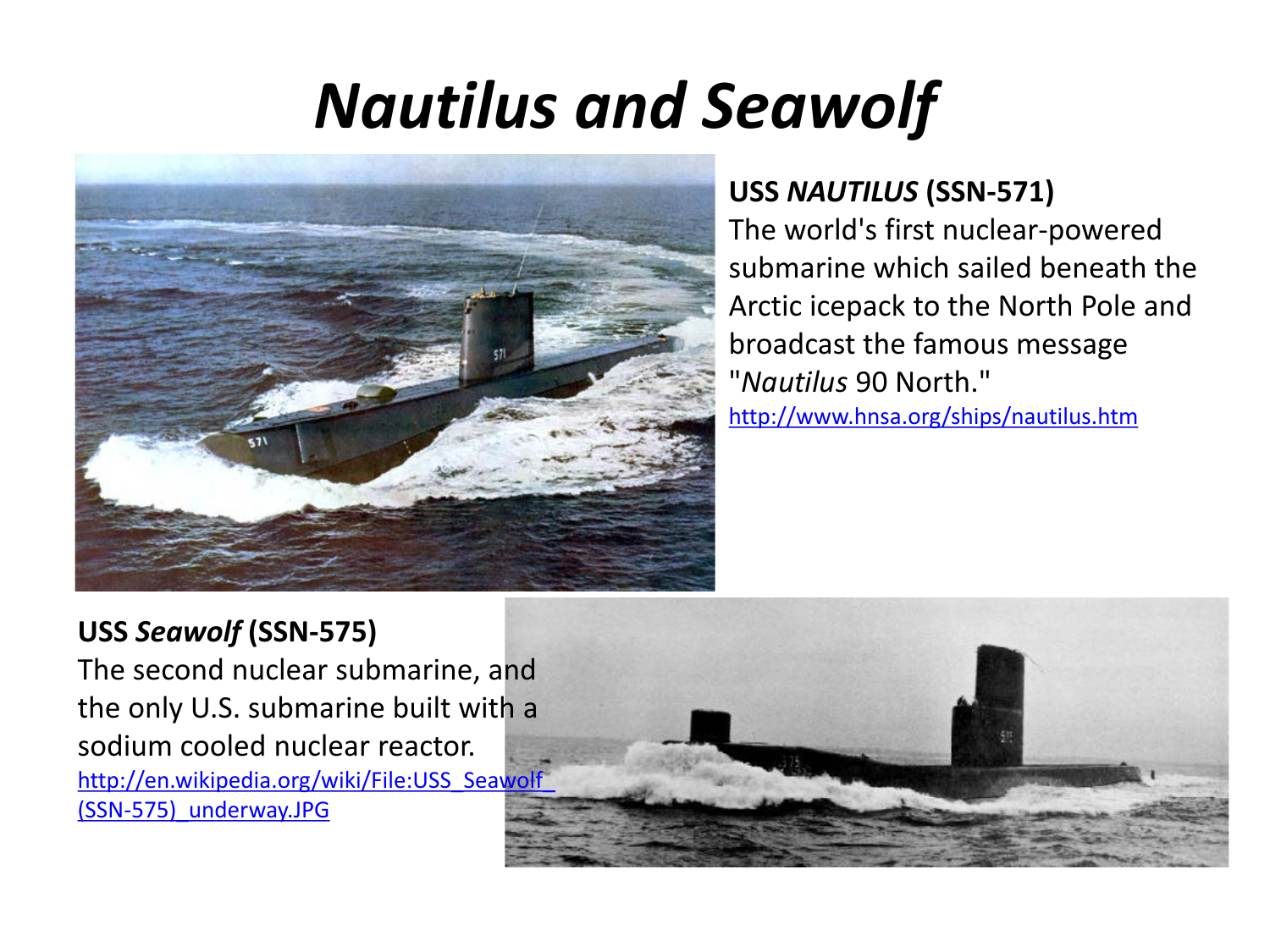# **Possible motivation or driving forces of SMR**

- The need for flexible power generation for wider range of users and applications;
- Replacement of aging fossil-fired units;
- Potential for enhanced safety margin through inherent and/or passive safety features;
- Economic consideration better affordability;
- Potential for innovative energy systems:
	- Cogeneration & non-electric applications
	- Hybrid energy systems of nuclear with renewables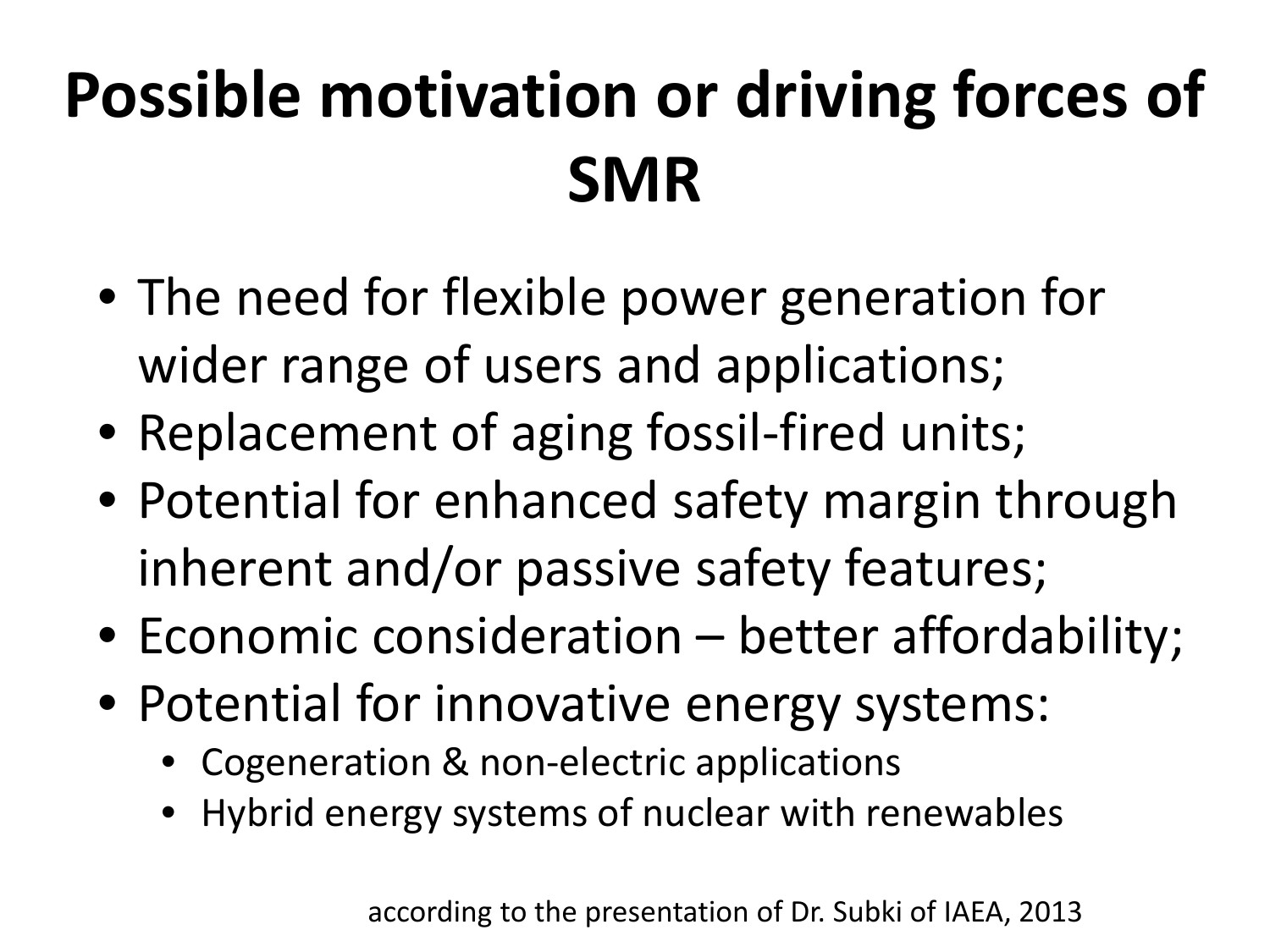# **Economics of Small Nuclear Reactors by OECD/NEA Studies**

### (1991) **Small and Medium Reactors**

http://www.oecd-nea.org/brief/brief-07.html

- Volume I. Status and Prospects
- Volume II. Technical Supplement

#### (2011) **Current Status, Technical Feasibility and Economics Of Small Nuclear Reactors**

http://www.oecd-nea.org/ndd/reports/2011/current-status-small-reactors.pdf

- Brief characterization of SMR available for commercial deployment
- Characterization of advanced SMR designs
- Small and modular reactors ("mini" reactors) and their attributes
- Factors affecting the competitiveness of the SMR
- Assessment of the deployment potential of the various proposed SMR designs
- Safety designs of advanced SMR
- Licensing issues

## *(2013) Economics and Market of Small Reactors*

According to the presentation of Alexey Lokhov, OECD/NEA-NDD, 2013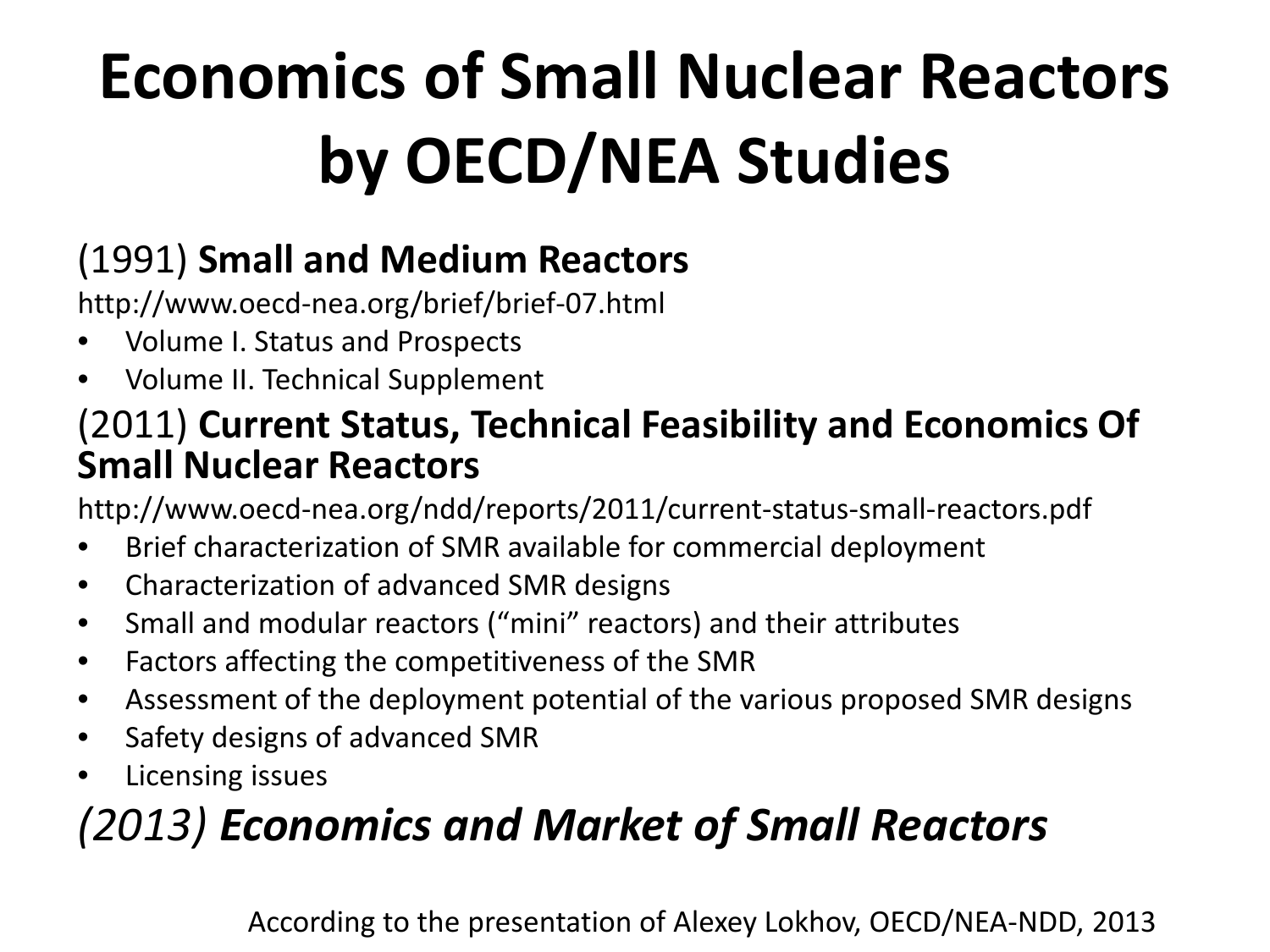# **What is different in SMR compared with large reactors?**

- **Economy of scale** *vs.* **Economy of serial production**
- The absolute cost of one reactor is smaller than for large reactors i.e. expected to be easier to finance
- "Modular construction" -> Tasks that used to be performed in sequence are done in parallel with factory-built modules
	- Already implemented in some large reactors (e.g. ABWR, AP1000)
	- But in case of SMR the module could be the *entire* reactor system
- Redundancy of production unit:
	- Better flexibility (outages)
- Potential co-generation (water desalination, heat production)
	- The power output of SMRs suits well existing heat and water distribution network
	- Multiple modules -> redundancy -> guarantee of continued supply
- Decommissioning: Potentially smaller costs if modules are replaceable and factory disassembled/decommissioned

According to the presentation of Alexey Lokhov, OECD/NEA-NDD, 2013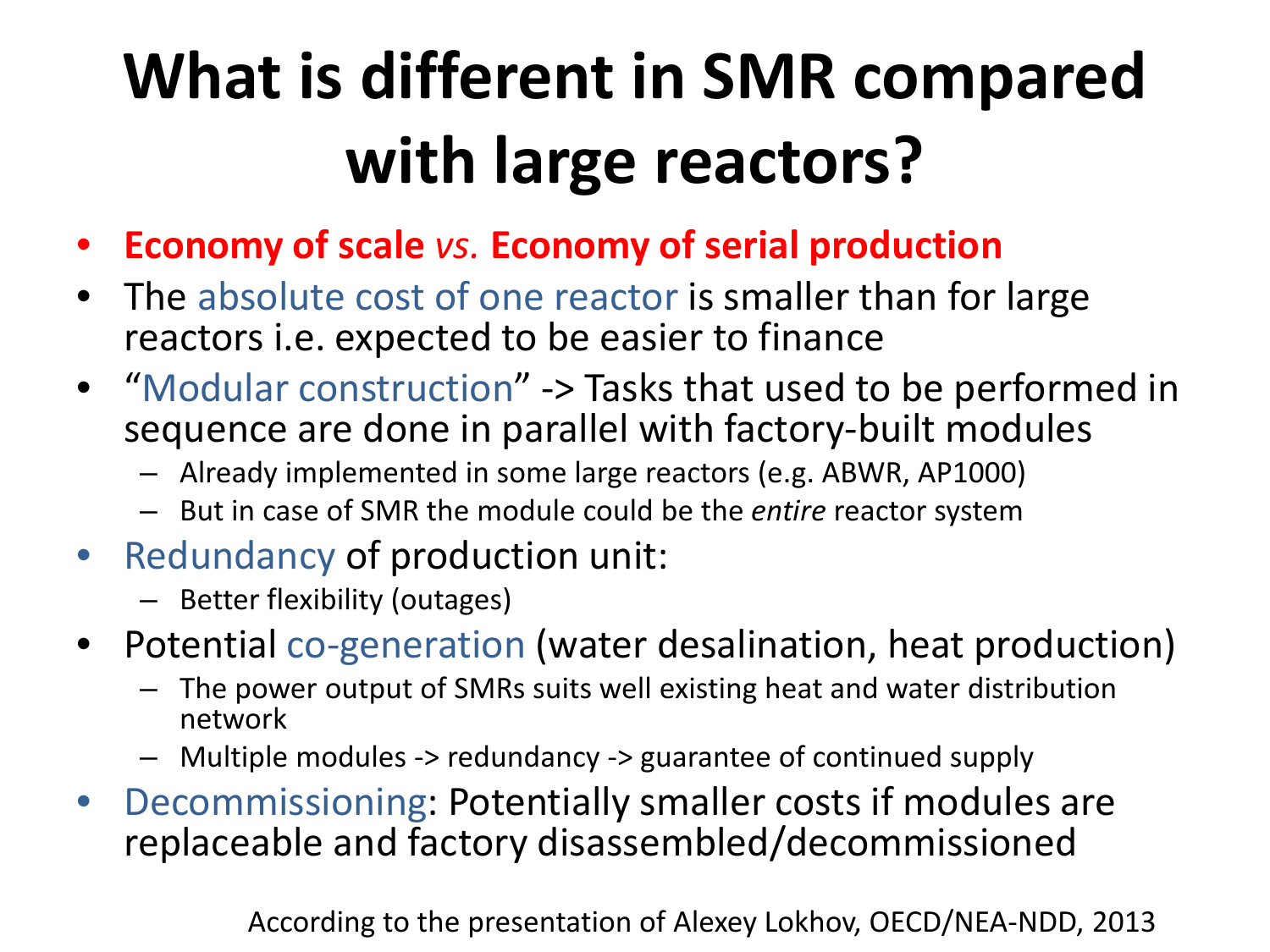# **SMRs target two general classes of applications**

- **Traditional deployment** and direct competition for electricity production with large NPP and other sources of power, and heat or steam supply with co-generation. Relatively *small upfront capital investment for one unit* of a SMR provides more flexibility in staging capacity increases, resulting in smaller financial risks.
- **Niche applications in remote or isolated areas** where large generating capacities are not needed, the electrical grids are poorly developed or absent, and where the non-electrical products (heat or desalinated water) are as important as the electricity.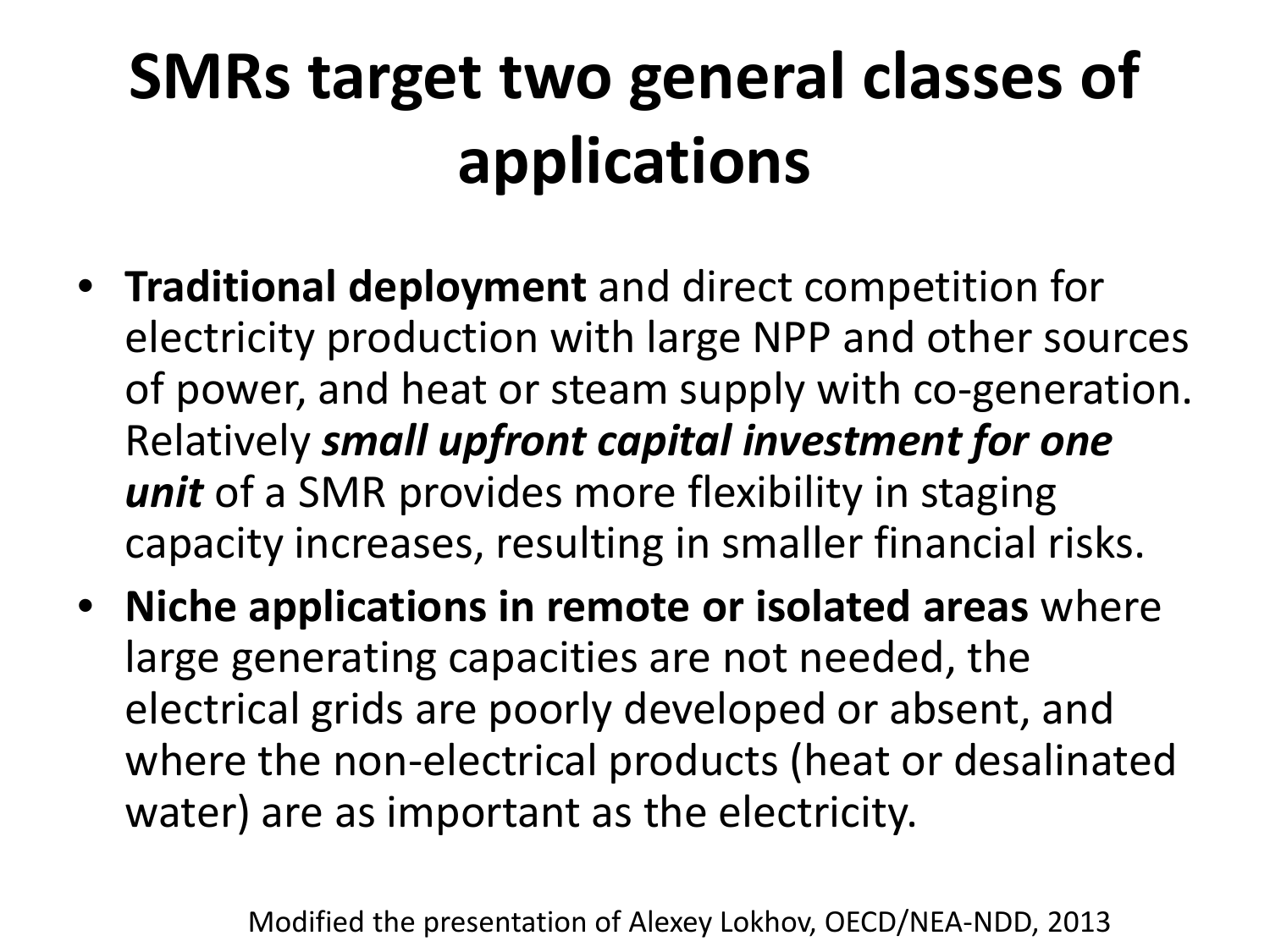## **LCOE estimates for SMRs and alternative sources, at 5% real discount rate)**

The band represents the uncertainty on data and calculations



#### Estimates suggest that SMRs may be economically competitive

According to the presentation of Alexey Lokhov, OECD/NEA-NDD, 2013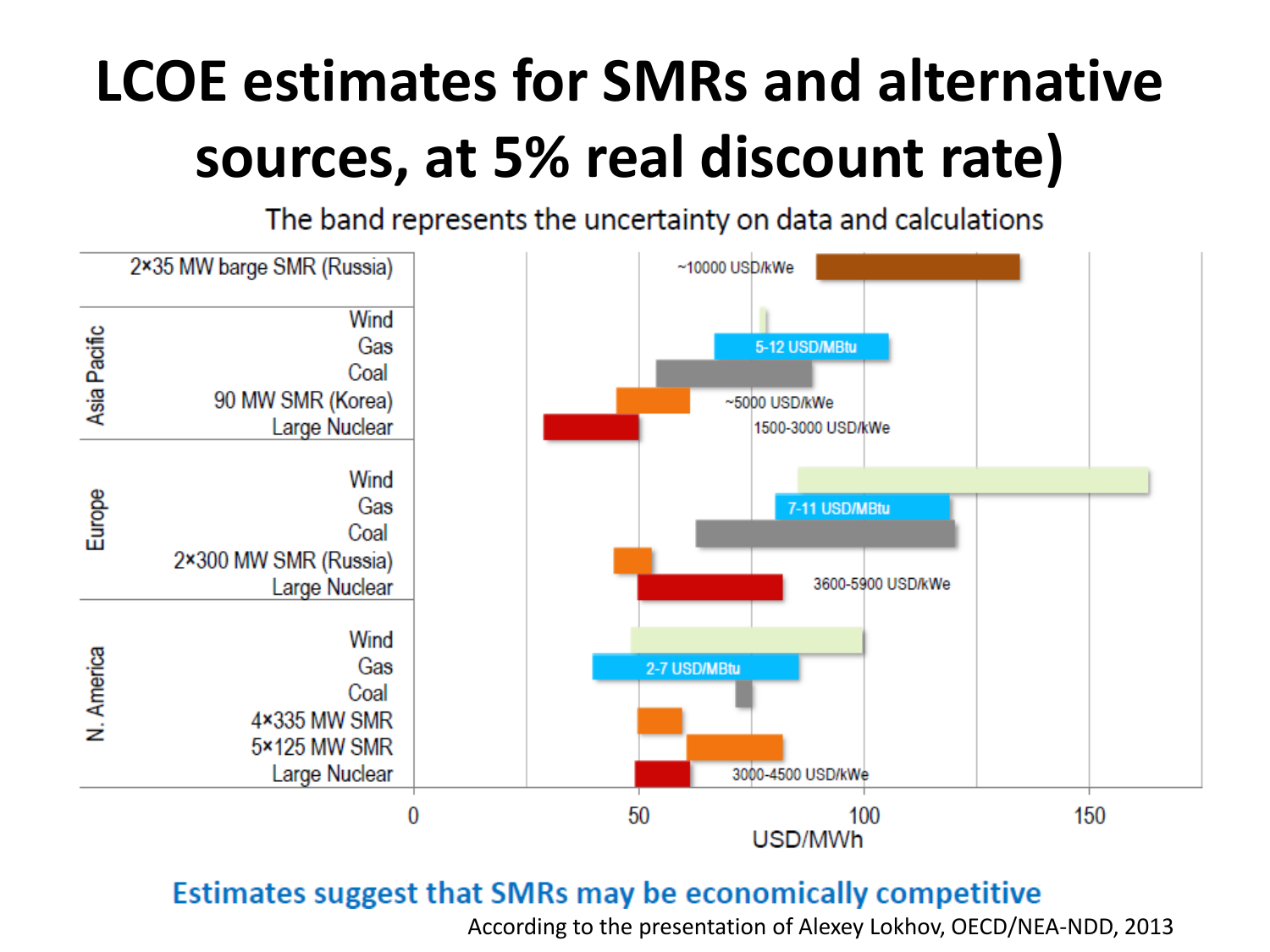### **Development of small nuclear reactors (SMRs)**  Example of niche application in remote areas in Russia



Land-based and barge-mounted SMR plants with LCOE substantially higher compared to alternative sources could still be competitive in these niche markets if they meet certain technical and infrastructure requirements, defined by the specific climate, siting and transportation conditions.

Modified the presentation of Alexey Lokhov, OECD/NEA-NDD, 2013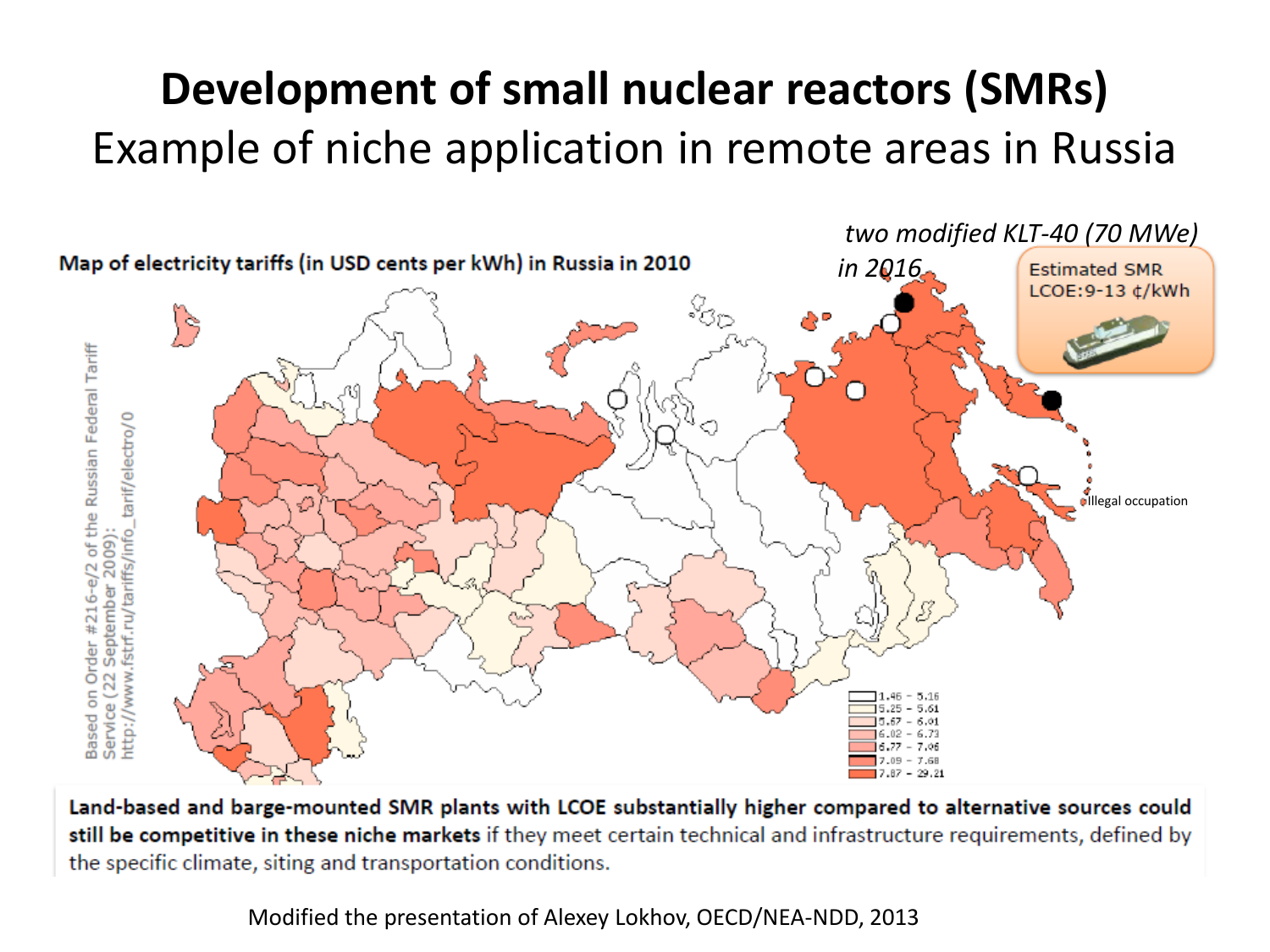# **Features of SMR designs**

#### *High Temperature Gas Cooled Reactor*

- Inherent Robust Safety
	- Solid confinement of fuel and radioactivity
	- Strong resistance to loss of coolant flow, SBO
	- Possible elimination of core melt accident
- Utilization of high temperature to industrial application; hydrogen, etc.
- Possible utilization of Thorium

#### *LWR*

- Based on proven LWR technologies
- Common fuel and fuel cladding
- Simplification by application of passive safety system
- Possible utilization of large water pool for long term cooling

#### *Fast Reactor*

- Long life core without refueling
- Possible application for proliferation resistant system with closed fuel cycle (IFR)
- Possible elimination of core destructive accident
- Possible utilization of natural convection cooling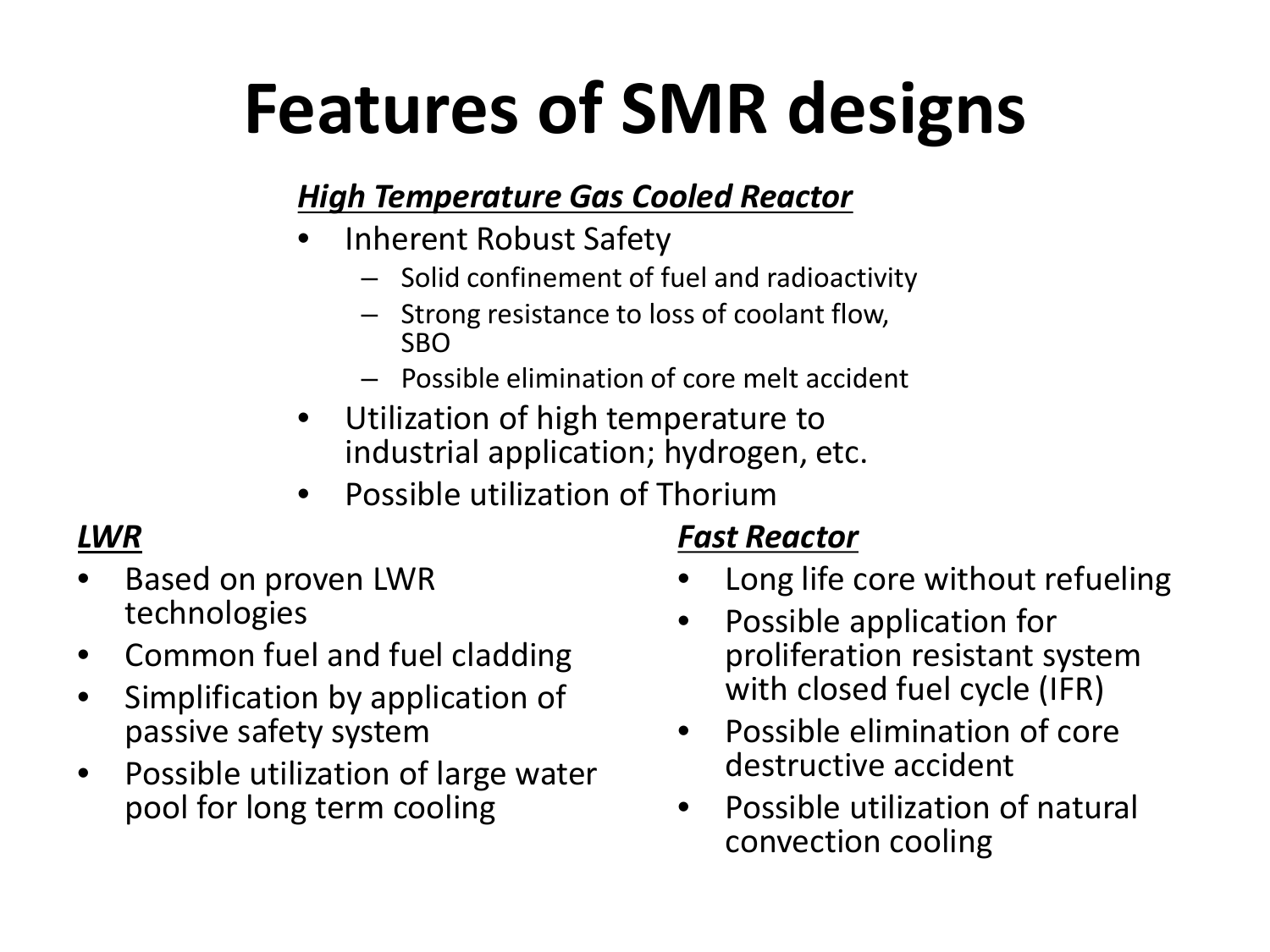## **Thermal neutron, graphite-moderated and helium gas-cooled HTGR**

### **Features of HTGR**

- High temperature heat of 950 °C High thermal efficiency of 50%
- High level inherent safety
- Small-sized reactor
- No water for cooling

### **Multi-purpose use**

#### as

- Decentralized energy plant
- *Gen-IV reactor*

### **Typical specification**

- $\triangleright$  Coolant temperature : 950 °C
- > Thermal Output : Max. 600MW
- $\triangleright$  Heat utilization ratio : 70-80% with waste heat recovery

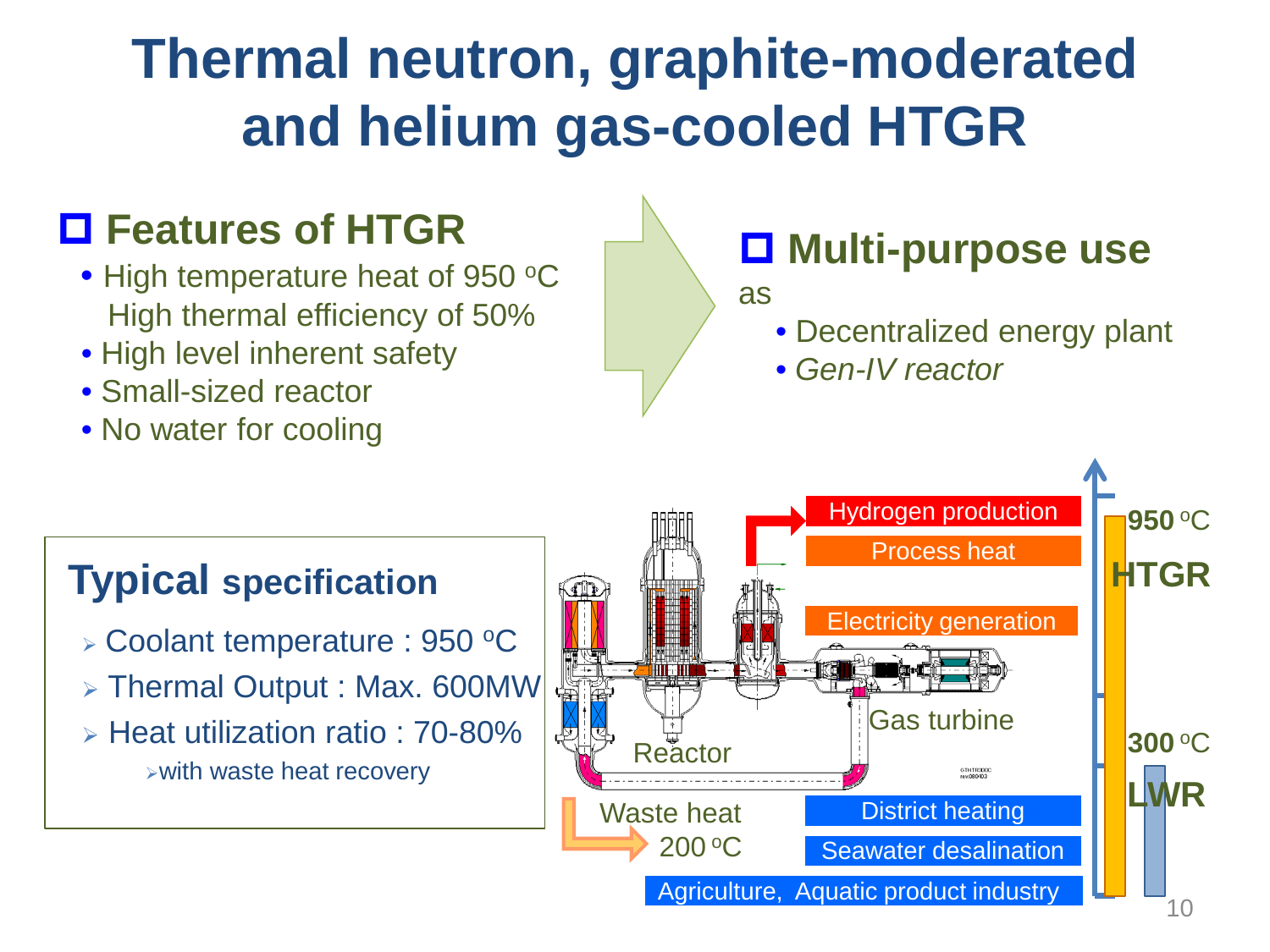## **Japan's leading edge technologies in HTGR**



- Quartet coating technology for cladding to have heat resistance Confinement of radioactive materials for about three times longer than of LWR Temperatures up to  $1600$  °C
- Hot-pressurizing technology for graphite to have isotropy High strength, thermal conductivity, and radioactive-resistance Temperatures up to 2400 °C
- Fortifying technology for metal to have heat resistance
- **High-temp. structural technology** for components
- Helium-handling technology for coolant to reduce leakage (Chemical, mechanical and nuclear-physical stability)

Utilization of heat at high temperature of 950 $\,^{\circ}$ C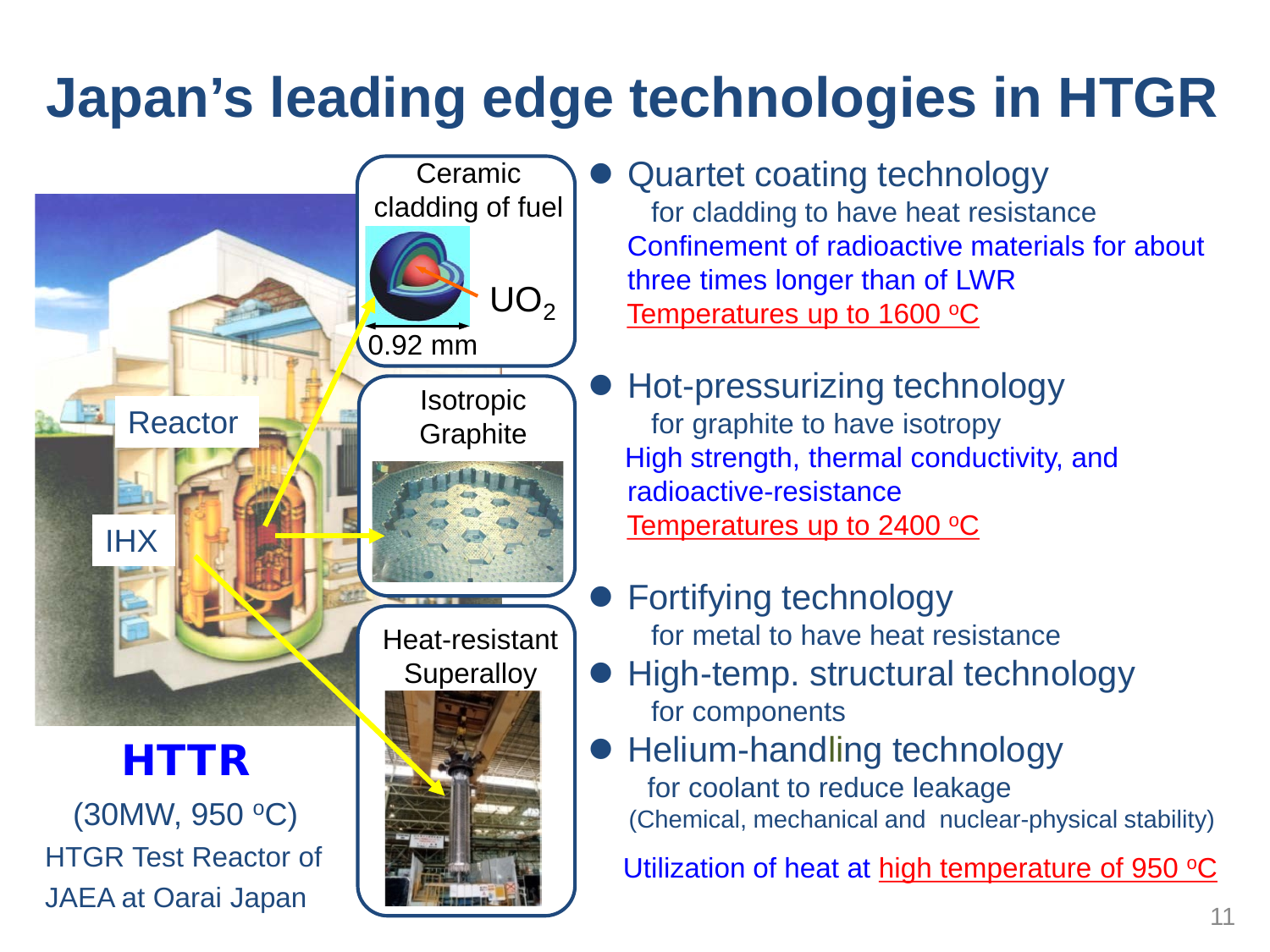## **CCR: Compact Containment Boiling Water Reactor**

- $\geq$ 300 $\sim$ 600MWe
- **■Economic competitiveness**

Simplified direct cycle & natural circulation Passive safety systems ≻High pressure resistible Compact PCV design pressure : 4MPa Short construction period : 24months

■Comprehensive safety

Large reactor coolant inventory Bottom-located core Passive Reactor cooling **≻Simplified RPV bottom** with no pipings or nozzles

*This material may contain proprietary subject to JAPC and TOSHIBA. Disclosing, copying, distributing or alteration on the contents of this information without written permission is strictly prohibited.*

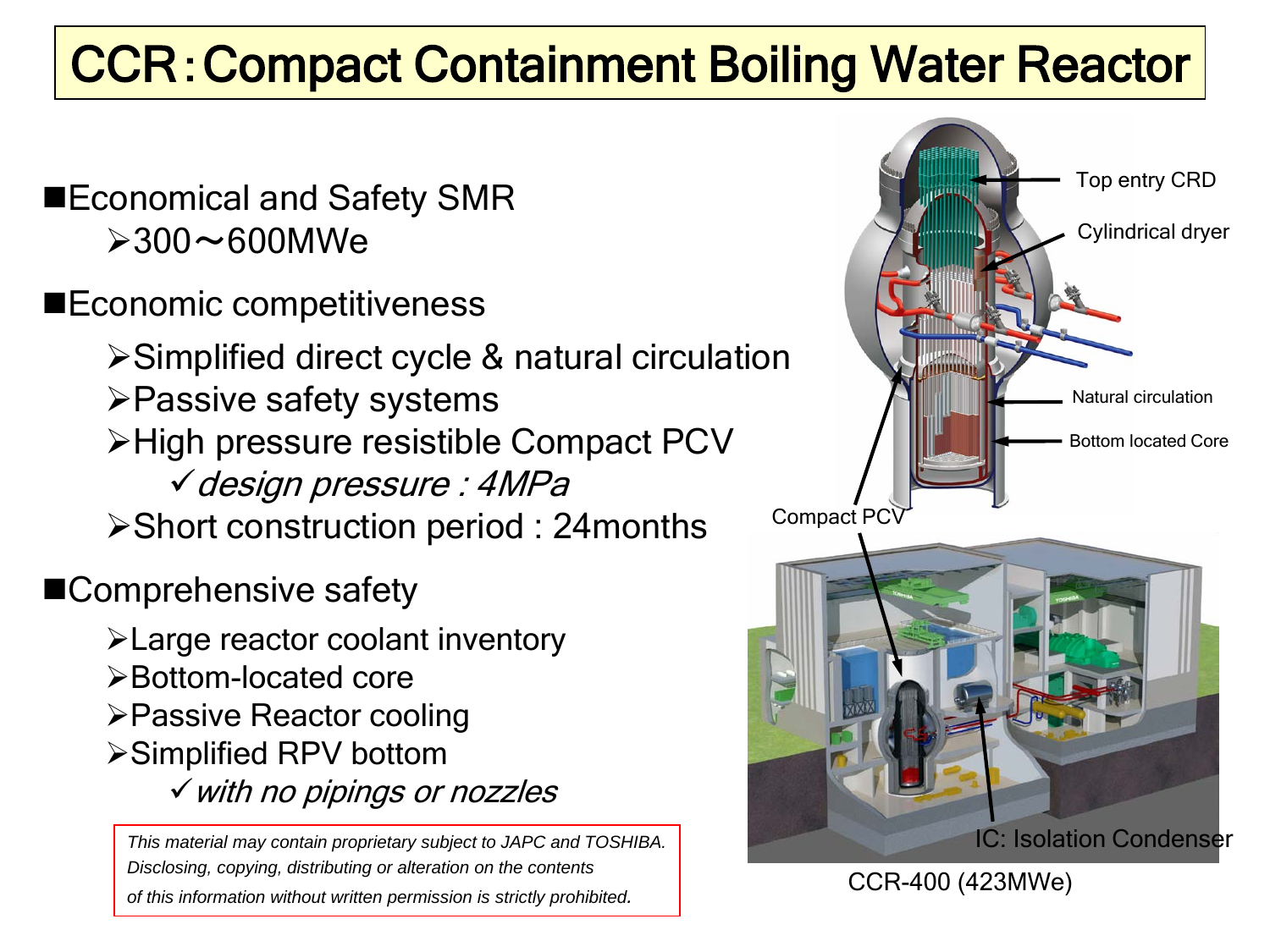## **IMR**:**Integrated Modular Reactor**



[Note] The conceptual design was performed by MHI and JAPC.

JAPC: The Japan Atomic Power Company (Electric utility) LOCA: Loss of coolant accident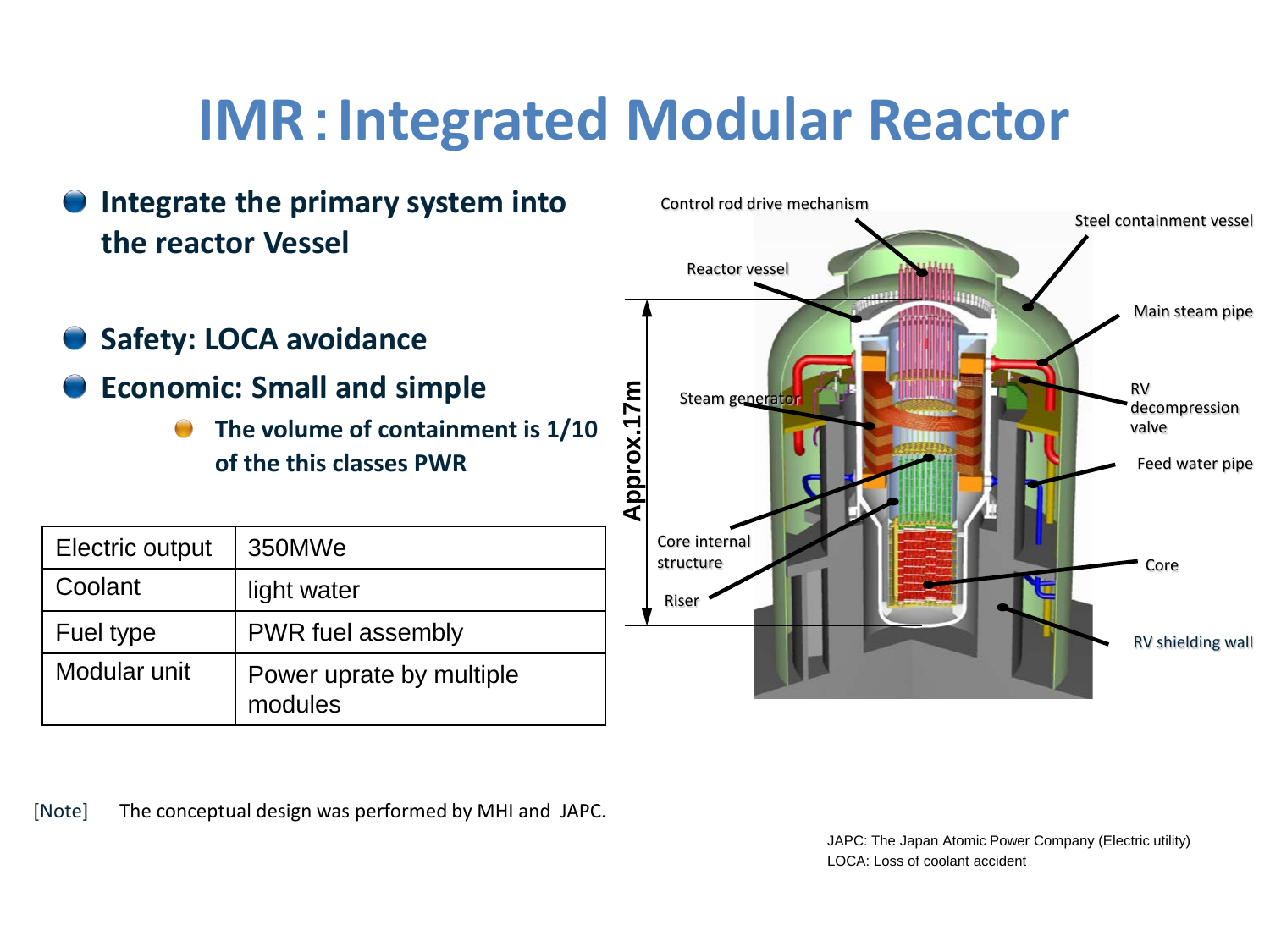## ■ 4S (Super-Safe, Small & Simple) *4S*

Distributed Power Supply

Sodium-Cooled Fast Reactor (10MWe/50MWe)

◆ No Refueling for 30 Years Metallic Fuel & Long Cylindrical core with small diameter



◆ Passive Safety Negative reactivity feedback of metallic core & Decay Heat Removal System Utilizing Natural Air Draught

- ◆ Law Maintenance Requirement by Passive Components and Minimal Moving Parts by EMP
- ◆ High Security & Safeguards Reactor building is below grade